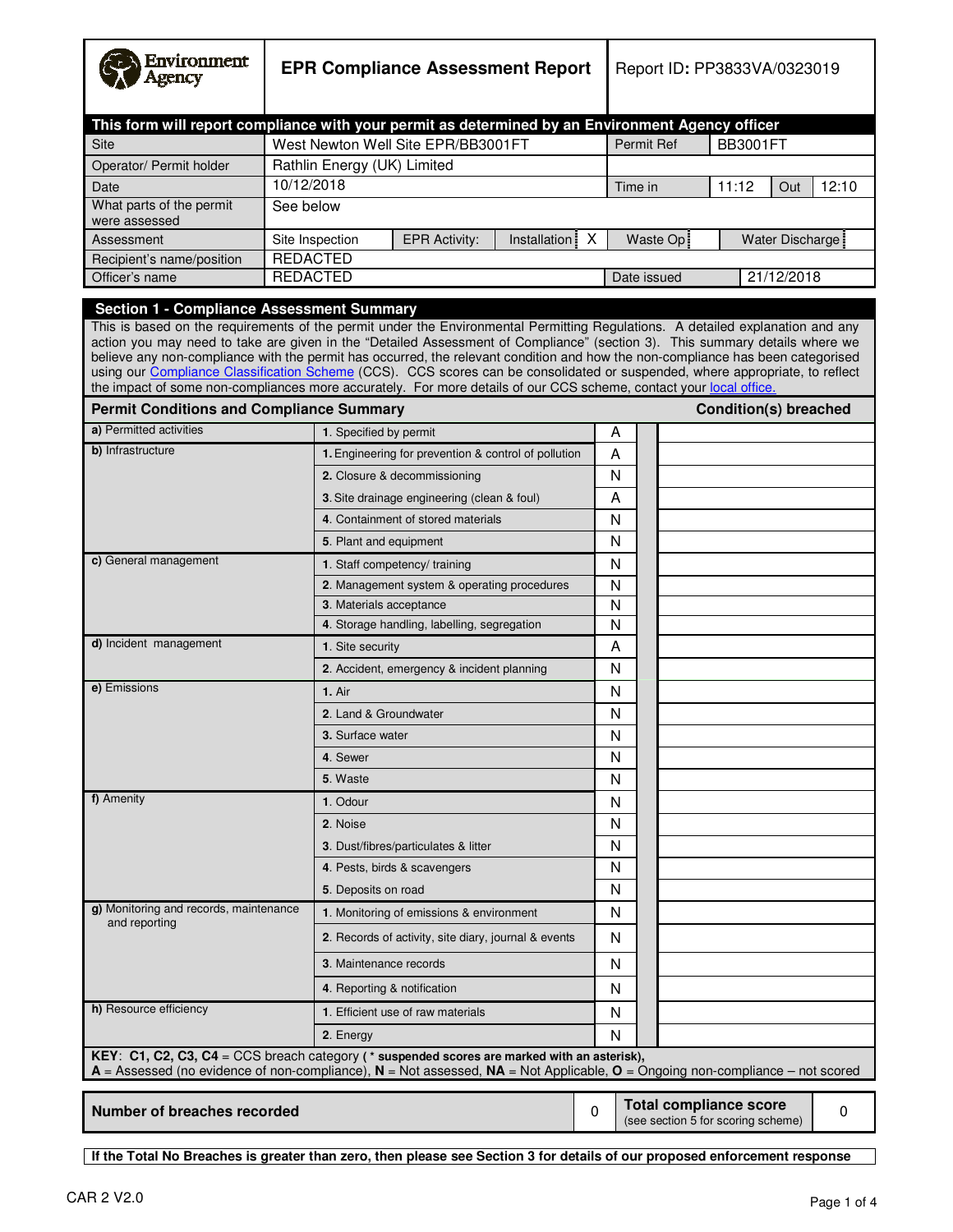## Section 2 - Compliance Assessment Report Detail

This section contains a report of our findings and will usually include information on:

- $\triangleright$  the part(s) of the permit that were assessed (e.g. maintenance, training, combustion plant, etc)
- $\triangleright$  where the type of assessment was 'Data Review' details of the report/results triggering the assessment
- $\triangleright$  any non-compliances identified
- $\triangleright$  any non-compliances with directly applicable legislation
- $\triangleright$  details of any multiple non-compliances
- $\triangleright$  information on the compliance score accrued inc. details of suspended or consolidated scores.
- $\triangleright$  details of advice given
- $\triangleright$  any other areas of concern
- $\triangleright$  all actions requested
- $\triangleright$  any examples of good practice.
- $\triangleright$  a reference to photos taken

This report should be clear, comprehensive, unambiguous and normally completed within 14 days of an assessment.

# **Present: REDACTED**

A site inspection was carried out.

An excavation had been made near to the centre of the site and the well cellar for WNA2 was under construction. A steel riser (reported to be 42") had been set, and reinforcement mesh and the first pre-cast concrete ring placed in the bottom of the excavation in preparation for casting the concrete cellar base.

The open section of the sealed site perimeter containment ditch was inspected. The water in the ditch was clear with no visible signs of contamination. Some silt was present on the base and sides of the ditch.

The site surface was inspected for any visible signs of spillage or contamination.

A vacuum tanker was present on site removing surface water from the perimeter containment ditch. The tanker hoses were plugged at each end by the driver, and then photographed by a Rathlin Energy employee before the tanker left site.

| Environment<br>Agency                                                                                                                                                                                                                                                                                                                                                                                                                                                                                                                                                                                                                                                                                                                                         | <b>EPR Compliance Assessment Report</b>                                                          | Report ID: PP3833VA/0323019 |                 |  |  |  |  |
|---------------------------------------------------------------------------------------------------------------------------------------------------------------------------------------------------------------------------------------------------------------------------------------------------------------------------------------------------------------------------------------------------------------------------------------------------------------------------------------------------------------------------------------------------------------------------------------------------------------------------------------------------------------------------------------------------------------------------------------------------------------|--------------------------------------------------------------------------------------------------|-----------------------------|-----------------|--|--|--|--|
|                                                                                                                                                                                                                                                                                                                                                                                                                                                                                                                                                                                                                                                                                                                                                               | This form will report compliance with your permit as determined by an Environment Agency officer |                             |                 |  |  |  |  |
| <b>Site</b>                                                                                                                                                                                                                                                                                                                                                                                                                                                                                                                                                                                                                                                                                                                                                   | West Newton Well Site EPR/BB3001FT                                                               | <b>Permit</b>               | <b>BB3001FT</b> |  |  |  |  |
| <b>Operator/Permit</b>                                                                                                                                                                                                                                                                                                                                                                                                                                                                                                                                                                                                                                                                                                                                        | Rathlin Energy (UK) Limited                                                                      | Date                        | 10/12/2018      |  |  |  |  |
| <b>Section 3- Enforcement Response</b><br>Only one of the boxes below should be ticked<br>You must take immediate action to rectify any non-compliance and prevent repetition.<br>Non-compliance with your permit conditions constitutes an offence and can result in criminal prosecutions and/or suspension or<br>revocation of a permit. Please read the detailed assessment in Section 2 and the steps you need to take in Section 4 below.<br>Other than the provision of advice and guidance, at present we do not intend to take further enforcement action in respect<br>of the non-compliance identified above. This does not preclude us from taking enforcement action if further relevant<br>information comes to light or advice isn't followed. |                                                                                                  |                             |                 |  |  |  |  |
| In respect of the above non-compliance you have been issued with a warning. At present we do not intend to take further<br>enforcement action. This does not preclude us from taking additional enforcement action if further relevant information<br>comes to light or offences continue.                                                                                                                                                                                                                                                                                                                                                                                                                                                                    |                                                                                                  |                             |                 |  |  |  |  |
| We will now consider what enforcement action is appropriate and notify you, referencing this form.                                                                                                                                                                                                                                                                                                                                                                                                                                                                                                                                                                                                                                                            |                                                                                                  |                             |                 |  |  |  |  |

### **Section 4- Action(s)**

 $\sim$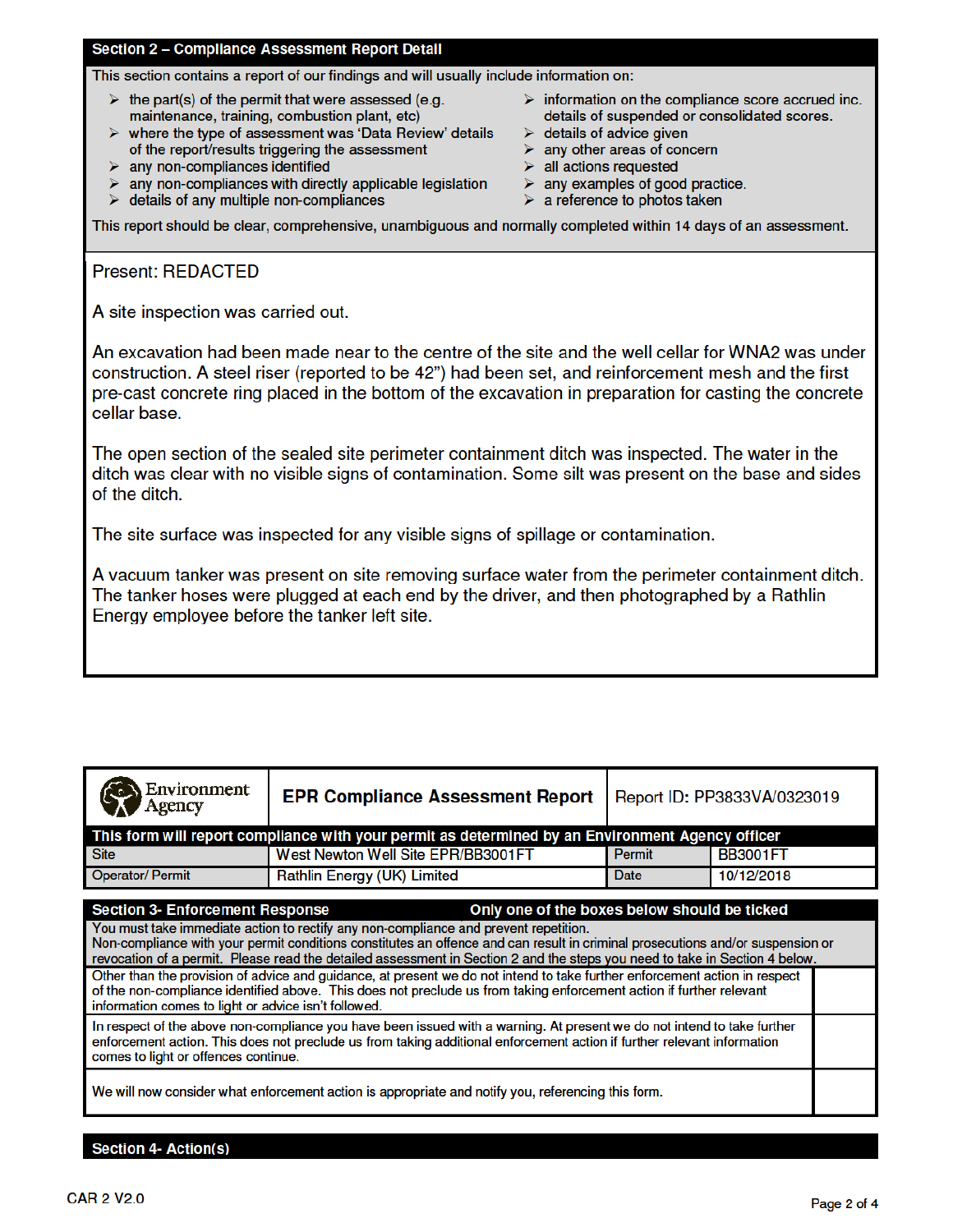| Where non-compliance has been detected and an enforcement response has been selected above, this section summarises the<br>steps you need to take to return to compliance and also provides timescales for this to be done. |                               |                                  |          |  |  |  |
|-----------------------------------------------------------------------------------------------------------------------------------------------------------------------------------------------------------------------------|-------------------------------|----------------------------------|----------|--|--|--|
| <b>Criteria</b><br>Ref.                                                                                                                                                                                                     | <b>CCS</b><br><b>Category</b> | <b>Action Required / Advised</b> | Due Date |  |  |  |
|                                                                                                                                                                                                                             | See Section 1 above           |                                  |          |  |  |  |
|                                                                                                                                                                                                                             |                               |                                  |          |  |  |  |